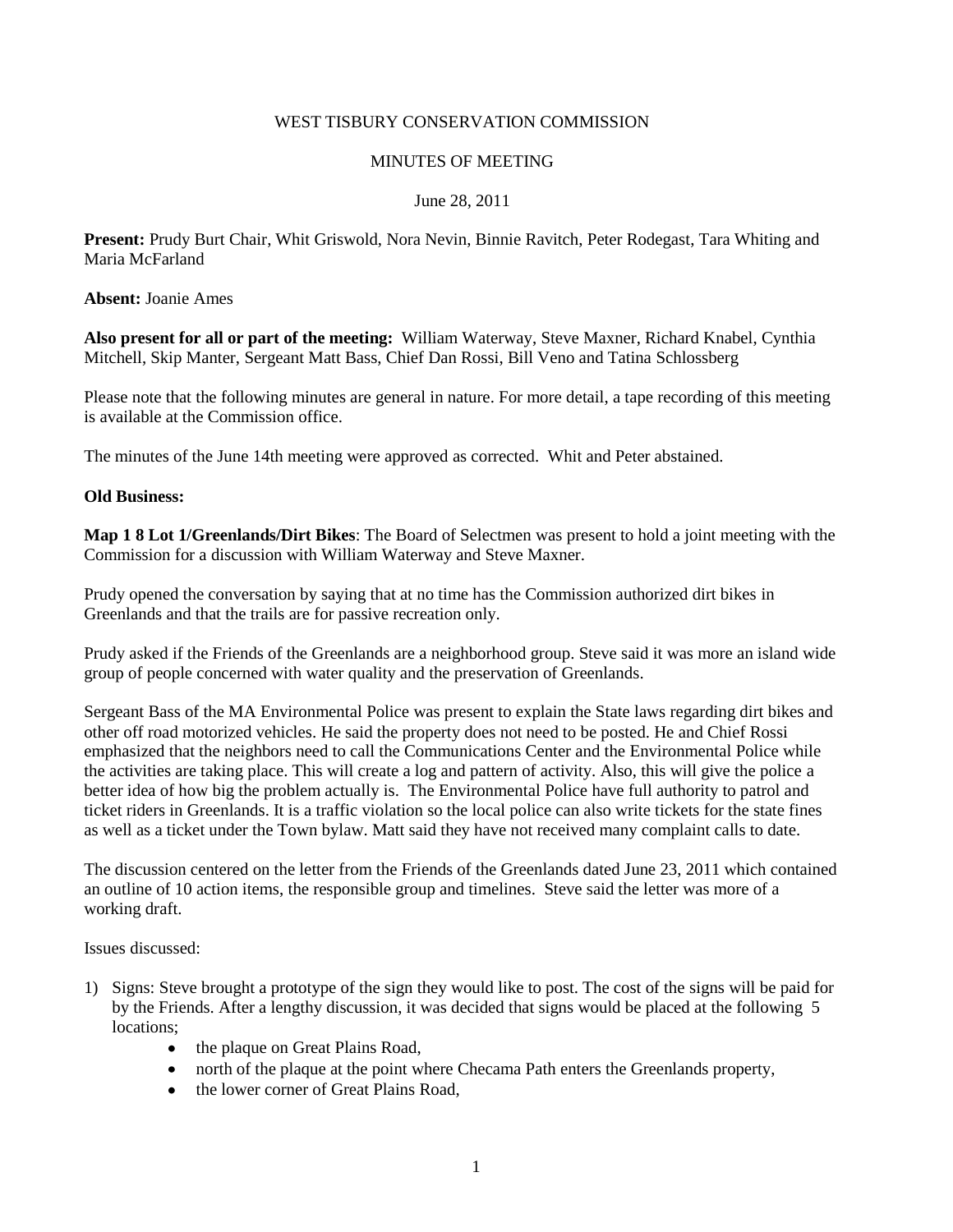- the 4 town bound, and
- at the road to the Oak Bluffs water company property.

The wording on the signs will be determined by the Police Chief and Mr. Maxner.

- 2) Town Bylaw: A town bylaw prohibiting motorized vehicles on town owned or private property without the property owner's permission has been on the books since 1986. The State fines are much stiffer at \$250 for the first offense and \$1,000 for the second offense plus seizure of the bike. The town fines are \$25.00 and \$50.00. Both Skip Manter and Dan Rossi said that they like the flexibility of being able to write a ticket under the bylaw as an educational tool or a state ticket if the situation warrants it. No action will be taken filing a warrant article to increase the fines under the town bylaw. The Environmental Police would not enforce the town bylaw. Skip added that a town bylaw fine cannot exceed \$300.
- 3) Surveillance cameras: The Chief has ordered a game camera for installation at a site to be determined. The photos are date and time stamped which will help to establish when the riders are going through.
- 4) List of registered motor cross bikes: Motor vehicle records are not public documents. Most dirt bikes are not licensed. No action will be taken.
- 5) Creation of Island wide selectmen's committee on protection of the Greenlands aquifer: Cindy Mitchell offered to propose this matter as an agenda item on the fall meeting of the All-Island Selectmen.
- 6) Letter to local papers: The Commission will work on a press release or an op-ed piece for the papers.
- 7) Educational Station: Steve Maxner will work with the Land Bank staff to create something to place at the trailhead. The Commission would like to review the materials to be posted.
- 8) Repair of damage to trails: Cindy Mitchell proposed that the Land Bank work to remove stumps, roots and rocks on the paths. Bill Veno and Matthew Dix will work on making the trails safer to walk.
- 9) Creation of a cash fund: Money for the management of Greenlands is funded from the Conservation Fund. Monies spent require Town Meeting approval. Dan Rossi was asked about putting a summer officer at Greenlands. Dan said he couldn't guarantee how many hours they can dedicate to patrolling the property but that they will do so as time, budget and other events allow. Dan also said that JJ Mendez is working with Sean Flynn on getting approval to use the steamship authority lot at the airport business park.
- 10) Map of Greenlands trails. Steve has someone who is willing to take some aerial photographs once the foliage season is over.

William Waterway said that the trails should be abandoned because they cannot be monitored. The management plan clearly allows the Commission to place and maintain trails. It was explained that the under the terms of the self-help agreement, the town is required to provide public access for passive recreation.

**Map 36 Lot 1 /SE79-311:** Members reviewed and revised the draft special conditions. Information from Matthew Dix is required to finish these conditions. This matter was tabled until the next meeting.

**Map 11 Lot 36/SE 79-306: continuation** of the public hearing on a **Notice of Intent** to construct a driveway over a vegetated wetland in order to access a residential building site. George Sourati submitted a revised Notice of Intent and project plan that incorporates most of the recommendations that the LEC Environmental consultant, Mark Manganello, set forth in his report dated May 16, 2011.